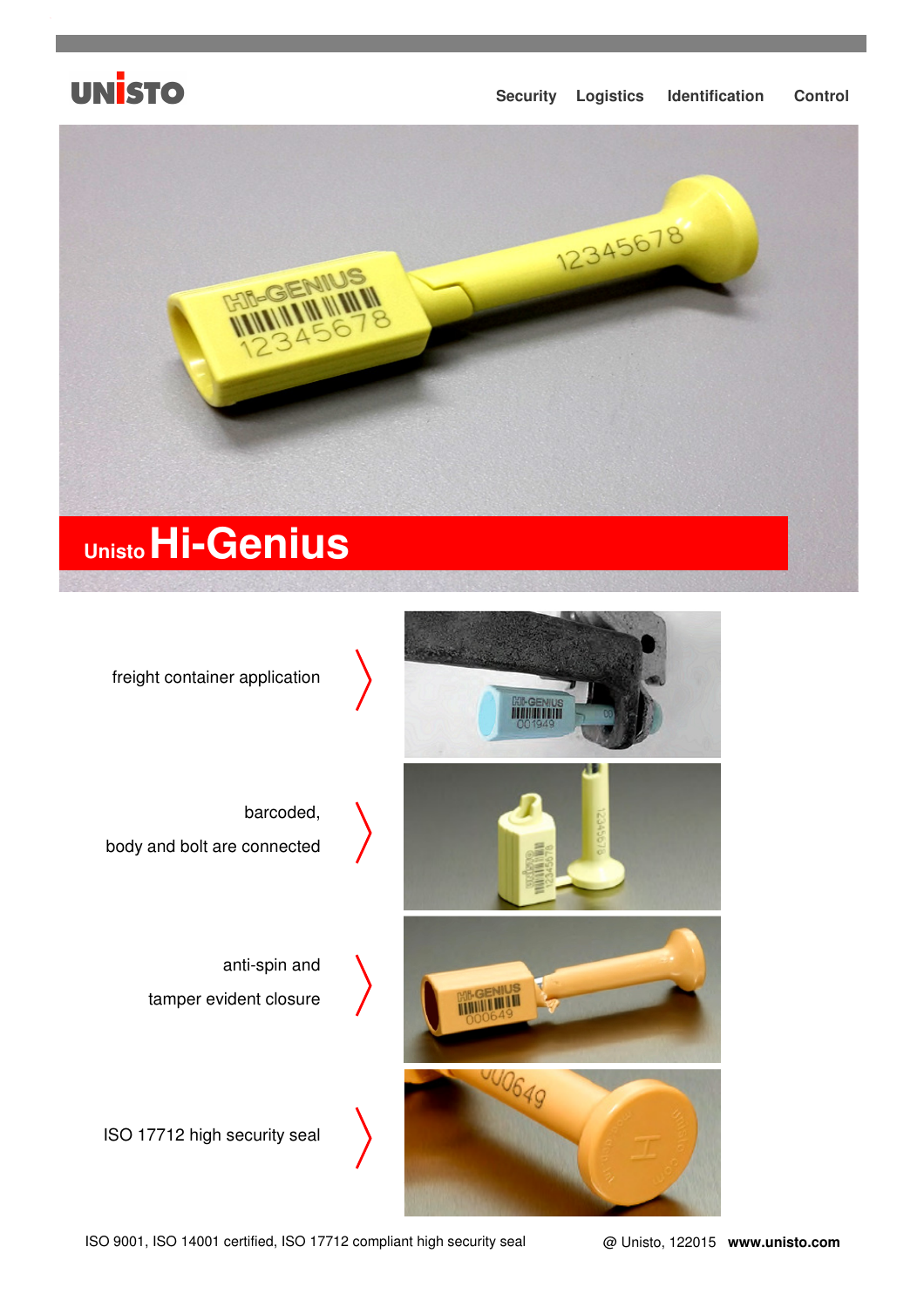# **UnistoHi-Genius**



## **Technical Data**

#### **Materials**

Bolt: Steel, silver zinc pattern Body and spring: steel Coating: Acrylonitrile-Butadiene-Styrene (ABS)

#### **Tensile strength**

Approx. 2'000 kg

**Numbering** Directly laser-marked, numbered or barcoded

#### **Customer name/logo**

Directly laser-marked

#### **Plastic Colours - directly laser-marked version:**

yellow 100U, blue 290U, white, apricot 1485C, green 3375C

Other colours available on request

#### **Packing**

10 pieces per tray, 200 seals per carton

## **Product Features and Benefits**

- Interlocking petals when closed provides evidence of attempted tampering by spinning
- Steel locking body increases security level
- Steel components exceed the requirement of a minimum diameter of 18 mm
- Customer name / logo for clear identification
- Laser engraved numbering impossible to change, increases security level
- Numbers on bolt and body prevents substitution of component parts
- Hi-Genius is fully ISO 17712:2013 compliant, incl. clause 6 "Testing for Evidence of Tampering"



ISO 9001, ISO 14001 certified, ISO 17712 compliant high security seal @ Unisto, 122015 **www.unisto.com**